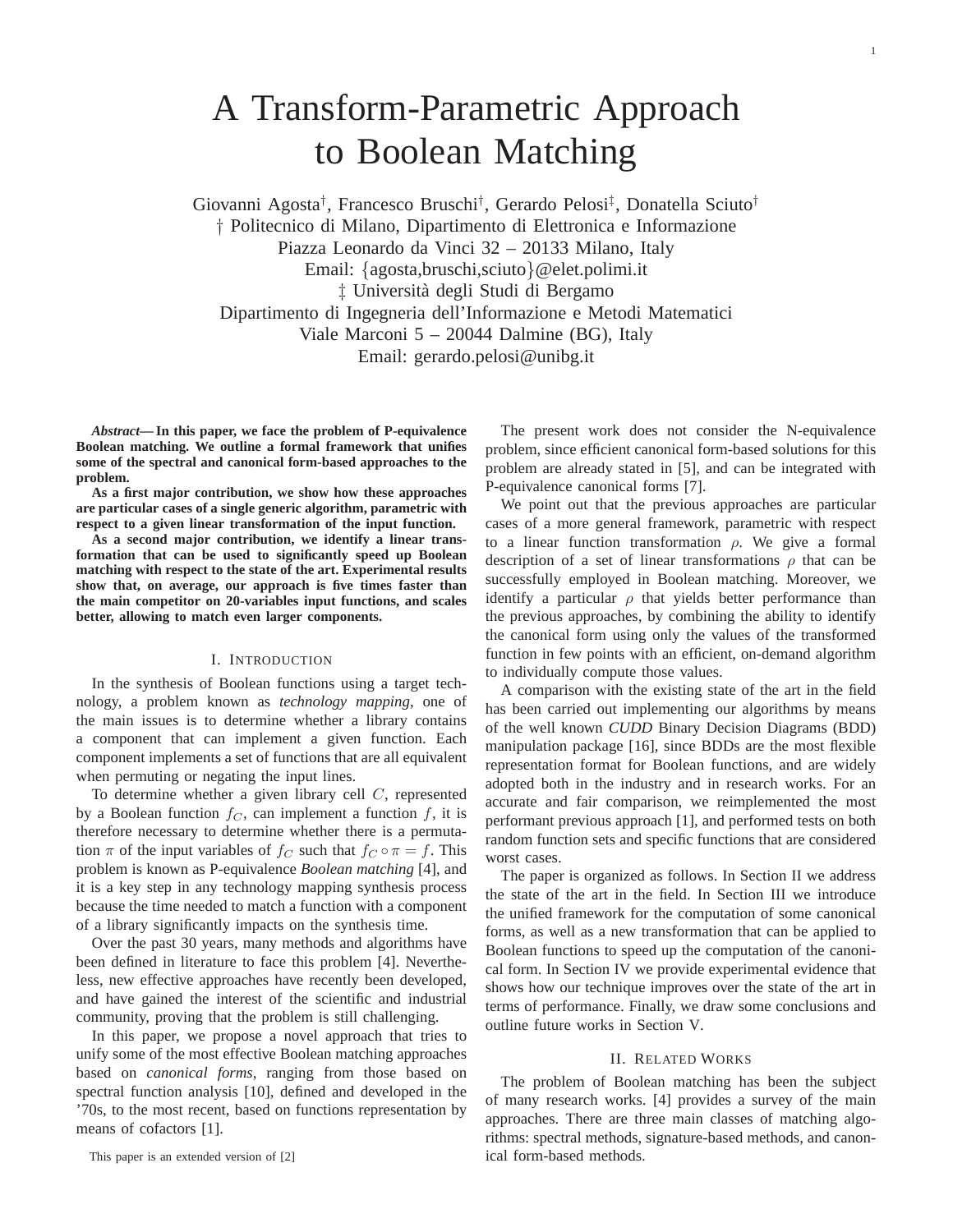Spectral methods [3], [8], [14] exploit the fact that NPNequivalence in the time domain translates to equivalence under coefficient permutations in the sequence domain of the Walsh Transform. These methods suffer from exponential complexity of the average case, since the cost of computing a Fast Walsh Transform is polynomial in the size of the input set (the last column of the truth table), which is of size  $2^n$  with respect to the number of input variables. Little optimization is possible, except parallelizing the transformation algorithm, since all coefficients are computed at the same time, even when a few of them could be used to detect non-equivalent functions.

Signature-based methods use a compact representation of the Boolean functions. The signature is usually not a complete representation of the function, but it is supposed to include sufficient information to allow non-equivalent functions to be detected. In [15], it is noted that signature-based methods fail in detecting alias groups. A survey of signatures used in Boolean matching can be found in [17].

Canonical form-based methods use functions C that map any Boolean function f to a  $C(f)$  such that  $f' \sim f \Leftrightarrow$  $C(f') = C(f)$ . [5] introduces a canonical form for Nequivalence, and a semi-canonical form for P-equivalence. More recent developments have led to canonical forms for P-equivalence as well [1], [7], [11]. In this paper, we compare our approach to the most performant of these previous works [1].

Other recent approaches such as [12] focus on symmetry detection. These works are orthogonal to our own, and may be usefully integrated with it.

Finally, other approaches such as [6], [9] rely on a preliminary exploration of the function space that allows the precomputation of minterm positions. This information is then saved into huge lookup tables. [6] improves the approach by pruning the search tree, using signatures (including first order cofactors) and symmetry checks. These approaches are slower than canonical form based methods [1], except for very small numbers of input variables, but their main drawback is the large memory requirements, which effectively limit its applicability to functions with up to a maximum of dozen variables [6], [9]. Canonical form-based approaches, on the other hand, scales well up to over twenty input variables.

## III. P-EQUIVALENCE CANONICAL FORM

In this section, we introduce a unified approach to canonical form-based boolean matching. First, we define a generalized canonical form, and discuss the property of the function representation needed to compute it. Then, we describe the variable ordering algorithm that will be used in the experiments.

## *A. Generalized Lexicographic Canonical Form*

The Boolean matching problem can be formally stated as follows: consider two Boolean functions  $f'$  and  $f''$ , of n variables each. Consider now all the possible permutations P of the input variables of  $f'$  (a variable permutation can be represented as a bijective function that maps an ordered variable sequence onto itself):

$$
P = \left\{ \pi \mid (x_{n-1}, \dots, x_0) \mapsto \left( x_{n-1}^{\pi(n-1)}, \dots, x_0^{\pi(0)} \right) \right\}
$$

If we consider  $\pi$  as an operator that can be applied to a function, we can denote the function  $f$  with permutated inputs with the expression f◦π. f ′ is then P-equivalent (or *it matches*) to f'' if and only if there exists a  $\pi \in P$  such that  $f' \circ \pi = f''$ .

One of the classes of approaches for the solution of the boolean matching problem relies on the use of *canonical representations* of functions. A canonical form is obtained by the application of a transformation  $C$  that maps any Boolean function f to a  $C(f)$  in such a way that any other function f' P-equivalent to f has the same canonical form  $C(f)$ : f' ~  $f \Leftrightarrow C(f') = C(f)$ . A canonical form for Boolean functions can be naturally introduced by representing functions as strings composed of their ordered output values. The lexicographic comparison of such strings induces an ordering and allows the definition of the canonical form as the lexicographic maximum of the set of P-equivalent functions:

$$
C(f) = \max_{\pi \in P} \{ f \circ \pi \}
$$

It is straightforward that  $C(f)$  has the properties of a canonical representation of  $f$  with respect to P-equivalence.

Note that the lexicographical maximum can be defined for all those function families that have a codomain on which an order relation is defined. Also, the above definitions can be restated for the dual case of the lexicographical minimum. In the rest of the paper, we will consider only the case of lexicographical maximum.

A trivial way to identify the lexicographical maximum of a P-equivalence class would be to apply all the possible permutations and to choose the maximal. However, this method incurs in an  $O(n!)$  complexity, where n is the number of input variables. An efficient algorithm to find the lexicographical maximum of a given function is presented in [1]. This algorithm still has to face the issue of dealing with functions that have a codomain of small cardinality  $({0, 1})$ , and therefore cause frequent collisions when trying to discriminate variables. In fact, the more a function exhibits different output values, the easier it is for the algorithm to assess a variable ordering, and the ability to exhibit different output values depends on the cardinality of the codomain.

That is why in [1] the values of a Boolean function  $f$  are not directly used as the input of the algorithm. Instead, a bijective linear transformation is first applied to the function. The transformation computes, for each element I of the powerset of the set of input variables  $\{x_{n-1},\ldots,x_0\}$ , the number of minterms in the cofactor associated with that element, that is  $|f_I|$ . Of course, the *cofactor transformation* is not the only linear transformation that can be employed: it is effective because it allows the application of the canonization algorithm by comparing only a small number of values of the transformed function, and there is an efficient way to compute these values.

### *B. Variable Ordering Algorithm*

Algorithm 4 gives the picture of a generalized canonizing algorithm in a high-level pseudo-code. For the sake of clarity, implementation-dependent optimization details (e.g.,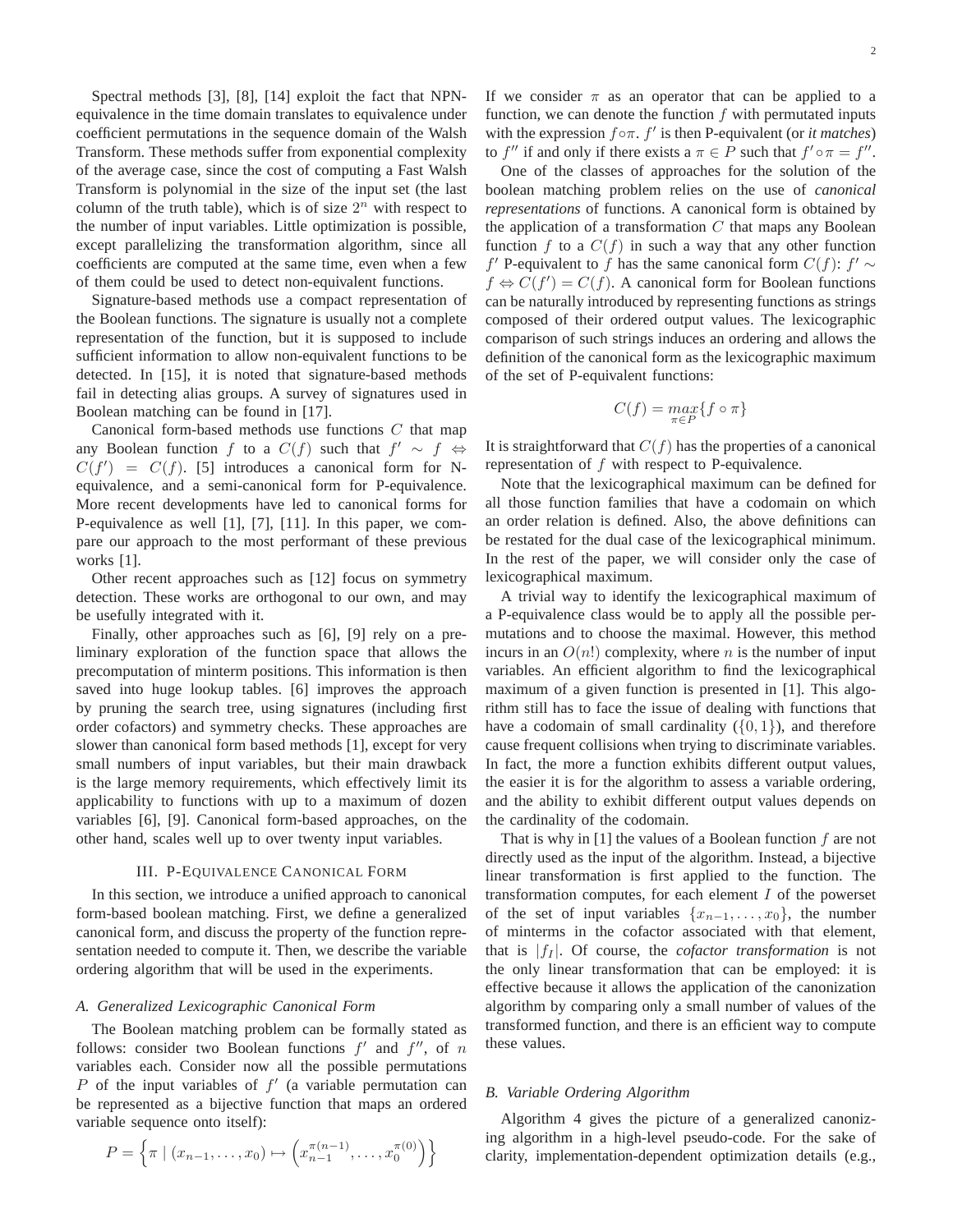BDD cache optimizations) are not reported. The algorithm takes as input a Boolean function of  $n$  variables  $f^{b}(x_{n-1}, x_{n-2},..., x_1, x_0)$ , represented by an ordered sequence  $W = (W_0, W_1, \ldots, W_{2n-1})$  of  $|W| = 2^n$  coefficients. The values of these coefficients depend on the representation chosen for the Boolean function. For instance, the Boolean function may be represented by the last column of its truth table.

The goal of the algorithm is to produce a list  $L$  of candidate canonizing permutations of the input variables. The permutation in  $L$  corresponding to the lexicographical maximum (see line 19 in Algorithm 4) is selected as the one that generates the canonical form of the assigned function  $f<sup>b</sup>$  [1]. If more permutations lead to the canonical form, it is sufficient to identify any one canonizing permutation.

**Algorithm 4**: Generalized algorithm for the computation of the canonizing permutation.

**Input**:  $V = \{0, \ldots, n-1\}$  as the set of input variables indexes,  $(v = \{v_0, \ldots, v_{n-1}\})$ ;  $W = (W_0, \ldots, W_{2^n-1})$ as coefficients corresponding to a n-variate Boolean function. **Output**: List of candidate canonizing permutations, L. **Data**: Let  $W^i$  be the coefficients of  $i$ -th order,  $0 \leq i \leq n$ , in W. **<sup>1</sup> begin**  $c \leftarrow \{V \diagup \frac{S}{\sim} \}$ 3  $\mathcal{G} \leftarrow \text{Sort}_{W^1}(\mathcal{C} \diagup \equiv_{W^1})$ 4  $L \leftarrow \{G\}$ **5 foreach**  $i \in [0, |\mathcal{C}|)$  **do 6 foreach**  $\mathcal{G} \in L$  **do** *if*  $|g_i| \neq 1, g_i \in \mathcal{G}$  **then** 8  $L \leftarrow L \setminus \mathcal{G}$ **9 foreach**  $C_m \in g_j$  **do** 10  $\mathcal{G}^{(m)} \leftarrow \mathcal{G} \diagdown g_j \cup \{C_m\} \cup g_j \diagdown C_m$  $L \leftarrow L \cup \mathcal{G}^{(m)}$ **11** 12  $\vert g_i \vert = 1, \forall g_i \in \mathcal{G} \land \forall \mathcal{G} \in L^*$ / **13 foreach**  $\mathcal{G} \in L$  **do** 14  $L \leftarrow L \setminus \mathcal{G}$ **15 foreach**  $g_k \in \mathcal{G} : k > i$  **do** 16  $G_k \leftarrow Sort_{W_{g_i}^2}(g_k \, / \, =_{W_{g_i}^2})$ 17  $\mathcal{G} \leftarrow \mathcal{G} \setminus g_k \cup G_k$ 

18  $L \leftarrow L \cup \mathcal{G}$ **<sup>19</sup> return** *max(L)*

**20 end**

 $\psi(I) = \begin{cases} \sum_{x \in I} 2^x & \text{if } I \in \mathcal{P}(V) \setminus \emptyset \\ 0 & \text{if } I \in \emptyset \end{cases}$ 0 if  $I = \emptyset$ 

The inverse of the  $\psi$  relation can also be expressed as:

$$
\varphi : D \to \mathcal{P}(V)
$$
  

$$
\varphi(m) = \begin{cases} \{0 \le i < \lceil \log_2 n \rceil \mid [m/2^i] \text{ is odd } \} & \text{if } m \ne 0 \\ \emptyset & \text{if } m = 0 \end{cases}
$$

Using the positional indexes in  $D$ , it is possible to define an equivalence relation amid coefficients in W as follows:

$$
\forall i, j \in D, \quad W_i \sim W_j \Leftrightarrow |\varphi(i)| = |\varphi(j)|
$$

where  $W_i$  and  $W_j$  are a pair of coefficients in  $W$ .

If  $W_i \sim W_j$  we say that  $W_i$  and  $W_j$  have the same order  $k = |\varphi(i)| = |\varphi(j)|.$ 

This way, we can partition the set of coefficients  $W$  into a series of disjoint sets  $W^0 \dots W^n$ . We denote the generic element  $W^k$  as the set of coefficients of order k, where  $k \in$  $[0, n]$  and  $\mid W^k \mid = {n \choose k}.$ 

A total ordering relation  $\prec$  amid the coefficients in W is naturally inferred from the ordering of the binary  $n$ -uples identified with the elements of  $\mathcal{P}(V)$  by the  $\varphi$  and  $\psi$  maps. In each binary tuple an element is 1 if the corresponding variable in v is included in the selected set of  $\mathcal{P}(V)$ , 0 otherwise. Thus,  $\prec$  defines the dyadic ordering of the coefficients W. In the following, representations of the Boolean function  $f<sup>b</sup>$  are assumed to be sorted according to  $\prec$ .

Now, let us introduce the notion of *symmetry equivalence relation*  $\stackrel{S}{\sim}$  on the set of input variables v. Given an ordered set of coefficients  $W = (W_0, \ldots, W_{2^n-1})$  representing the values of a Boolean function, any two input variables  $v_i$  and  $v_j$ , with *i*, *j* ∈ [0, *n* − 1] and *i*  $\neq$  *j*, are considered *equivalent* if and only if the sequence of coefficients values resulting after the exchange of the variables  $v_i$  and  $v_j$  is indistinguishable from the original one.

This notion of symmetry equivalence is consistent with the one adopted in [1], although other types of symmetries can be defined. The validity of Algorithm 4 is orthogonal to the problem of symmetry detection in the sense that different assumptions about the notion of symmetry can reduce the number of equivalence classes providing possibly a performance improvement.

Given  $k = |V| \times \frac{S}{S}$  as the number of cosets inferred by the relation  $\stackrel{S}{\sim}$ , the set of input variables can be thought as the disjoint union of the corresponding symmetric equivalence classes:

$$
V \leftarrow \bigcup_{j=0}^{k-1} C_j
$$

where  $C_j = \{v_i \in v : v_i \stackrel{S}{\sim} c_j, 0 \leq i \leq n\}, 0 \leq j \leq k$  being  $c_i \in C_i$  the representative element of the generic equivalence class.

Now, the application of a transposition  $\tau = \begin{pmatrix} 0 & \dots & h & \dots & h & \dots & h-1 \\ 0 & \dots & h & \dots & h & \dots & h-1 \end{pmatrix}$ on the input variables of the Boolean function  $f<sup>b</sup>$  corresponds to the operation of swapping all the pairs of coefficients  $W_i$ and  $W_j \forall i, j$  with  $i < j$  such that:

$$
\varphi(i) \setminus \{k, h\} = \varphi(j) \setminus \{k, h\} \land (k \in \phi(i) \land h \in \varphi(j)) \lor (k \in \varphi(j) \land h \in \varphi(i))
$$

 $\psi$ :  $\mathcal{P}(V) \rightarrow D$ 

the power-set of  $V$ ,  $\mathcal{P}(V)$ , and the set  $D$ :

Every coefficient composing the representation of the function can be uniquely associated to one element of the input variables power-set. Let  $v = \{x_{n-1}, x_{n-2}, \ldots, x_1, x_0\}$  be the set of input variables and  $V = \{0, 1, \ldots, n-1\}$  be the set of input variables indexes. Given  $D = \{0, 1, \ldots, 2<sup>n</sup> - 1\}$  as the set of indexes corresponding to the positions of coefficients W, the following relation  $\psi$  defines a bijective map between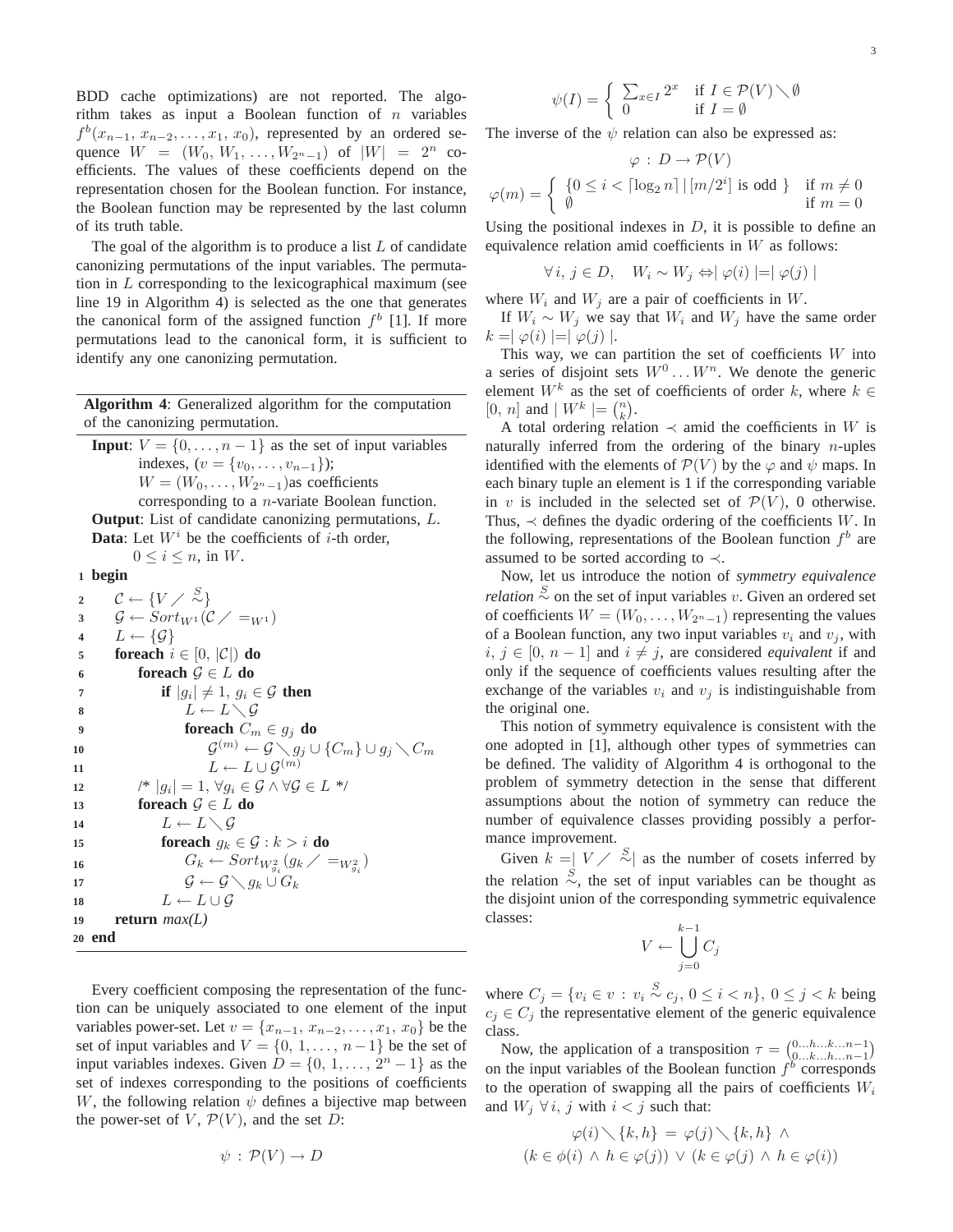In general, a permutation  $\sigma$  can be decomposed into a functional product of transpositions  $\sigma = \tau_0 \circ \tau_1 \dots \circ \tau_t$ , so the above correspondence can be naturally extended from transpositions to permutations.

Algorithm 4 classifies the set of input variables indexes V into a set C of  $\stackrel{S}{\sim}$ -equivalence classes. Subsequently, it collects the classes of  $C$  that have the same first order coefficient values  $(W^1)$  into groups  $g_j$ ; the set of these groups is denoted as G. More specifically, the generic group  $g_i =$  $\{C_{i_1}, C_{i_2}, \ldots, C_{i_t}\} \in \mathcal{C} \diagup \equiv_{W^1} \text{ includes all equivalence}$ classes such that  $W_{\psi({c_i}_1)} = \ldots = W_{\psi({c_i}_t)}$ . The set  $G$  is then sorted according to values of  $W<sup>1</sup>$ , making it an ordered sequence.

Initially, there is a single  $G$  in  $L$ , possibly containing groups  $g_i$  such that  $|g_i| > 1$ . The canonizing method proceeds examining the first group  $g_0$  in this  $\mathcal{G}$ .

If  $g_0$ , is composed of a single  $\stackrel{S}{\sim}$ -equivalence class, i.e.  $g_0 =$  ${C_{i_t}}$ , we consider such group *resolved*, which means that, with respect to the final canonizing permutation, a position for the corresponding input variables has been detected.

The second order coefficients  $W_{g_0}^2 \subset W^2$ , with

$$
W_{g_0}^2 = \{ W_k \in W^2 : \forall C_{i_t} \in g_0, C_{i_t} \subseteq \varphi(k), |\varphi(k)| = |C_{i_t}| + 1 \}
$$

will then be used to try and order the subsequent (possibly *unresolved*) groups  $g_k$ ,  $k > 0$ , as shown in lines 13÷18 of Algorithm 4.

In next iterations of the external loop (line 5),  $g_1, \ldots, g_{i-1}$ are considered, all such that  $|g_i| = 1$ . Thus, remaining unresolved groups may be ordered using second order coefficients.

On the other hand, when the considered group  $g_j$  is composed of more than one  $\stackrel{S}{\sim}$ -equivalence class  $C_{i_t}$ , the algorithm must exhaustively try to split  $g_j$  into a resolved group containing a single  $C_{i_t}$ , and a second, possibly unresolved, group  $g_j \setminus \{C_{i_t}\}\$ . Lines 6÷11 of Algorithm 4 show that new possible solutions  $G$  are added to  $L$  in this case.

The algorithm will then try to resolve  $g_j \setminus \{C_i\}$  using the second order coefficients  $W_{\{C_i\}}^2$ , as it did when the group was composed by a single symmetry equivalence class (lines  $13 \div 18$ ).

From the multiple solutions generated, we choose the single canonical form using higher order coefficients (line 19). Since these are complete solutions, we simply compare higher order coefficients in dyadic order, which amounts to selecting the lexicographical maximum among the solutions.

*Example 3.1:* Let us consider the following Boolean function:  $f^b = (x_0 \oplus x_1)(x_0 \overline{x}_1 + x_2)$ , represented by the last column of the associated truth table  $W = (0, 1, 0, 0, 0, 1, 1, 0)$ . For this function,  $V = \{0, 1, 2\}$ ,  $n = |V| = 3$ ,  $\mathcal{P}(V) =$  $\{\emptyset, \{0\}, \{1\}, \{0,1\}, \{2\}, \{0,2\}, \{1,2\}, \{V\}.$ 

This can be easily seen by considering the entire truth table

| $x_2x_1x_0$ | ۰b               |
|-------------|------------------|
| 000         | $\left( \right)$ |
| 001         | 1                |
| 010         | 0                |
| 011         | 0                |
| 100         | $\left( \right)$ |
| 101         | 1                |
| 110         | 1                |
| 111         |                  |

of  $f^b$ :

The computation of the first and second order coefficients assigns  $W^1 = \{W_1, W_2, W_4\} = \{1, 0, 0\}$  and  $W^2 =$  ${W_3, W_5, W_6} = {0, 1, 1}$ , respectively. The *n* proper  $\stackrel{S}{\sim}$ equivalence classes (i.e., excluding the empty set  $\emptyset$ ) are:

$$
C = \{C_0 = \{0\}, C_1 = \{1\}, C_2 = \{2\}\}\
$$

The first collection of equivalence classes is computed by considering the first order coefficients  $W^1$ :

$$
\mathcal{G} = \{g_0 = \{C_0\}, g_1 = \{C_1, C_2\}\}\
$$

Sorting the variables with respect to the first order coefficients, the algorithm is able to discover that, in the canonical permutation, variable  $x_0$  precedes variables  $x_1$  and  $x_2$ , because  $W_1 > W_2$  and  $W_2 = W_4$ .

Since the first group  $g_0 = \{C_0\}$  is constituted by a single <sup>S</sup>∼-equivalence class, it is resolved, and the second order coefficients  $W_{g_0}^2 = \{W_3, W_5\}$  can be used to try to solve group  $g_1 = \{C_1, C_2\}$ . In our case,  $W_3 < W_5$ , so within  $g_1$  class  $C_2$  can be sorted before class  $C_1$ . The canonical permutation for  $f^b$  is therefore  $\pi = \begin{pmatrix} 0 & 1 & 2 \\ 0 & 2 & 1 \end{pmatrix}$ .

# *C. Linear Transformations compatible with the Canonization Algorithm*

The coefficients derived from the cofactor transformation employed in [1] are not the only possible choice: other works have employed, e.g., the Walsh coefficients instead of the cofactors [3]. To minimize the canonization time, it is important to be able to select the most performant transformation. To this end, we first define a set of compatible linear transformations that can be employed in conjunction with Algorithm 4. Then, we explore the set of compatible linear transformations and identify a specific transformation that is strictly more powerful than the cofactor form employed in [1].

Consider a generic multivariate Boolean function  $f^{b}(x_{n-1},...,x_0)$  and a linear operator  $\rho$  with its associated matrix R. Let us consider all those  $\rho$  that are invertible and commutative with respect to any permutation  $\pi$  of the input variables of  $f<sup>b</sup>$ . The idea is that, in general, it can be easier to maximum  $f^b \circ \rho$  than  $f^b$ . To do so, we must show that finding the lexicographical maximum of  $f^b \circ \rho$  leads to a canonical form  $C(f^b)$ , i.e. a uniquely identified representative element of the P-equivalence class of  $f<sup>b</sup>$ .

To this end, for some class of transformations  $\rho$ , we need to prove that the following equality holds:

$$
f^b \circ \rho \circ \pi = f^b \circ \pi \circ \rho \quad \forall \pi \in P
$$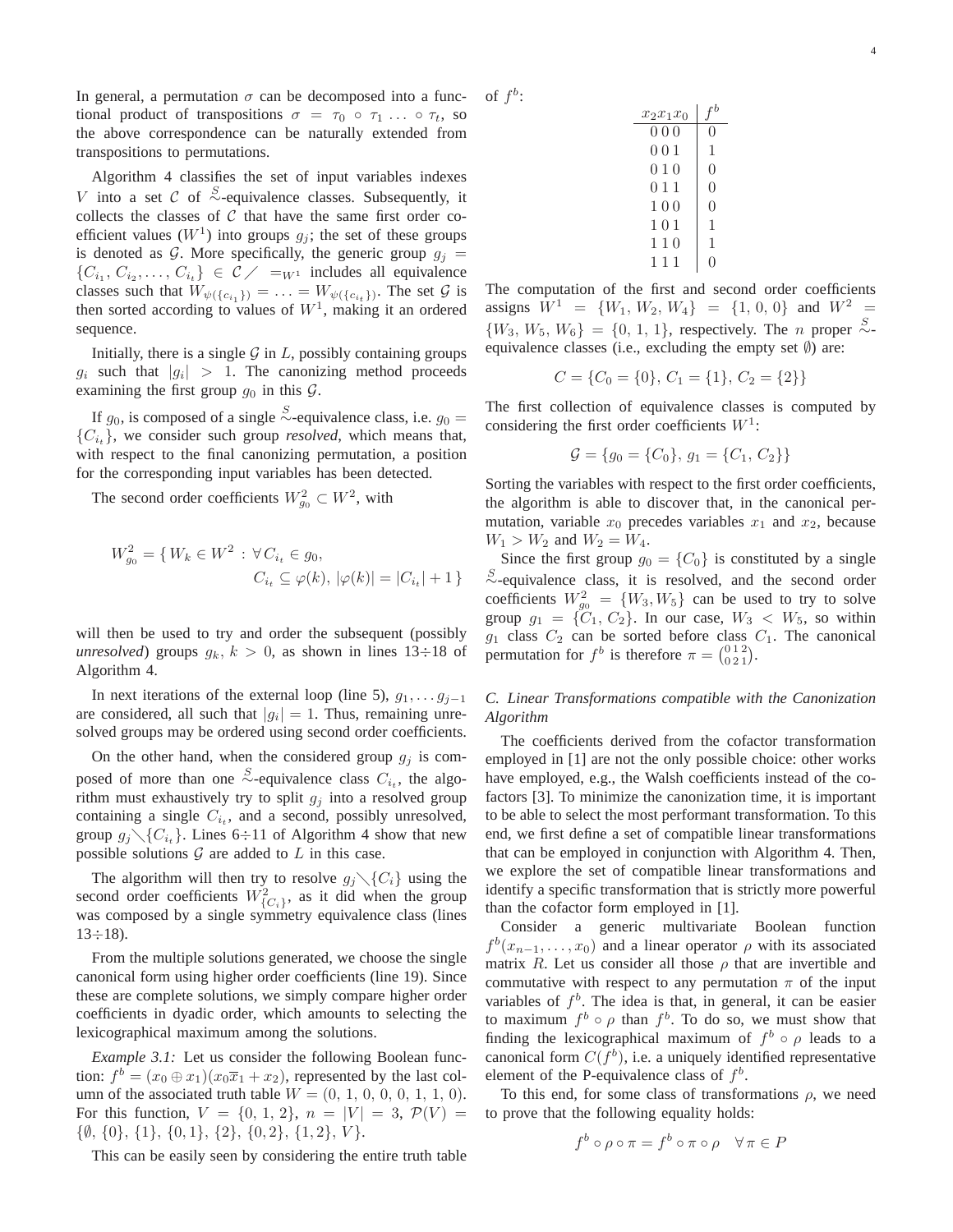*Definition 3.1:* A *dyadic transposition matrix* Σ is a transposition matrix such that its application to the vector of values assumed by a Boolean function is equivalent to the application of a transposition  $\pi$  to the input variables of the same function.

Given any Boolean function, sketched by its truth table, with the minterms in the usual dyadic order, if we transpose variables  $v_i$  and  $v_j$ , the last column of the truth table changes according to the right product by a  $\Sigma$  matrix.

By construction,  $\Sigma$  keeps into account the sequential dyadic ordering of the truth table. As a consequence,  $\Sigma$  is a bisymmetric permutation matrix, because each of its columns contains a single one and globally the following equality chain holds:  $\Sigma = \Sigma^{T} = \Sigma^{-1} = J\Sigma J$ , where J is the exchange matrix  $(J^2 = I).$ 

*Theorem 3.1:* Consider a Boolean function  $f<sup>b</sup>$  represented as the vector of its values in the dyadic order of its domain. Let R be the matrix associated with a linear transformation  $\rho$  of the Boolean function  $f^b$ , and  $\Sigma$  be a dyadic transposition matrix. A sufficient condition for the equality  $f^{b^T} R \Sigma = f^{b^T} \Sigma R$  to hold is that R is *definite positive* and either symmetric or persymmetric.

*Proof:*

$$
f^{b^T} R \Sigma = f^{b^T} \Sigma R \Leftrightarrow R \Sigma = \Sigma R
$$

If R is persymmetric, then  $R = JR<sup>T</sup>J$ . Let us consider the following derivation:

$$
R\Sigma = JR^TJJ\Sigma J = JR^T\Sigma J
$$

$$
\Sigma R = J\Sigma JJR^TJ = J\Sigma R^TJ
$$

$$
R\Sigma = \Sigma R \Leftrightarrow JR^T\Sigma J = J\Sigma R^TJ \Leftrightarrow R^T\Sigma = \Sigma R^T
$$

Therefore,  $R\Sigma = \Sigma R$  is equivalent to:

$$
(R + R^T)\Sigma = \Sigma(R + R^T)
$$

where  $R + R<sup>T</sup>$  is bisymmetric by construction. So, in the rest of the proof, we will assume that  $R$  is a symmetric matrix, without prejudice for the generality of our proof.

Due to the well-known theorem of simultaneous diagonalization [13], being the two matrices R and  $\Sigma$  both symmetric, and R being definite positive (that is, its eigenvalues are all positive), there exists a common orthogonal diagonalization matrix  $Q$  ( $Q^T = Q^{-1}$ ), such that  $Q^T R Q = \Lambda_R$  and  $Q^T \Sigma Q =$  $Λ_{\Sigma}$ .

Then, since diagonal matrices always commute, the following equalities hold:

$$
R\Sigma = Q\Lambda_R Q^T Q \Lambda_\Sigma Q^T = Q\Lambda_R \Lambda_\Sigma Q^T =
$$

$$
= Q\Lambda_\Sigma \Lambda_R Q^T = Q\Lambda_\Sigma Q^T Q \Lambda_R Q^T = \Sigma R
$$

*Corollary 3.1:* Let  $\Sigma'$  be a permutation matrix corresponding to the subsequent application of several dyadic transpositions  $\Sigma' = \Sigma_1 \cdot \Sigma_2 \dots \Sigma_m$ . Then, a linear transformation matrix R and  $\Sigma'$  commute.

*Proof:*

$$
R\Sigma' = R(\Sigma_1 \dots \Sigma_m) = \Sigma_1 R \dots \Sigma_m = (\Sigma_1 \dots \Sigma_m) R = \Sigma' R
$$

The most popular transformations used in canonical form Boolean matching are the Walsh and the cofactor transformations. The Walsh transform [3] is defined by means of the Hadamard matrix. The coefficients of the cofactor representation [1], on the other hand, are computed as the onset cardinalities of the cofactors of the Boolean function.

The Hadamard matrix  $H_n$  of rank  $n = 2^k, k \in \mathbb{N}^+$  can be expressed as:

$$
H_1 = [1]
$$
  

$$
H_{2n} = \begin{bmatrix} H_n & H_n \\ H_n & -H_n \end{bmatrix}
$$

We observe that the computation of the cofactor onset sizes  $|f_I|$ , where I ranges in the power-set of the set of input variables, can be performed by means of a matrix  $C_n$  defined much like the Hadamard matrix:

$$
C_1 = [1]
$$

$$
C_{2n} = \begin{bmatrix} C_n & 0 \\ C_n & C_n \end{bmatrix}
$$

Since the matrix  $C_n$  has all the eigenvalues equal to 1, Theorem 3.1 can be applied. Thus, we can conclude that the cofactor representation is suitable for canonical form computation.

As a major result of this work Theorem 3.1 defines an entire class of transformations that can be employed in canonical form Boolean matching using the same approach as that used with the cofactor representation.

Note that in the case of the Hadamard matrix, we cannot directly apply Theorem 3.1. However, the Walsh transformation is actually obtained by a Walsh matrix, which is the Hadamard matrix with its lines reordered by applying bit reversal and Gray code sequential ordering [3]. Indeed, the resulting Walsh matrix W is symmetric, and  $W^2$  is diagonal (specifically,  $W^2 = nI$ , and we can prove that the Walsh matrix commutes with dyadic trasponsition matrices.

*Theorem 3.2:* Let  $W_{2^n \times 2^n}$ ,  $n \geq 1$  be a Walsh matrix, and  $\Sigma$  be a compatible dyadic transposition matrix. Then

$$
W\Sigma=\Sigma W
$$

*Proof:* Proving that  $W\Sigma = \Sigma W$  is equivalent to proving that  $(W\Sigma)(\Sigma W) = (\Sigma W)(W\Sigma)$ . The following derivation can be used to this end:

$$
\Sigma WW\Sigma = \Sigma nI\Sigma = nI = WW = W\Sigma\Sigma W
$$

since  $\Sigma^2 = I$ .

The statement of Corollary 3.1 holds for the Walsh matrix as well, proving that it commutes with generic dyadic permutation matrices. Theorem 3.1 and Theorem 3.2 define two sets of acceptable linear transformations compatible with the generalized variable ordering algorithm described in Section III-B.

### *D. Generalization to Alternative Approaches*

In this Section, we survey the approaches to the exploration of the permutations tree presented in [7], [11]. We show that, when the same representation of Boolean functions is employed, such algorithms bring to the same canonical forms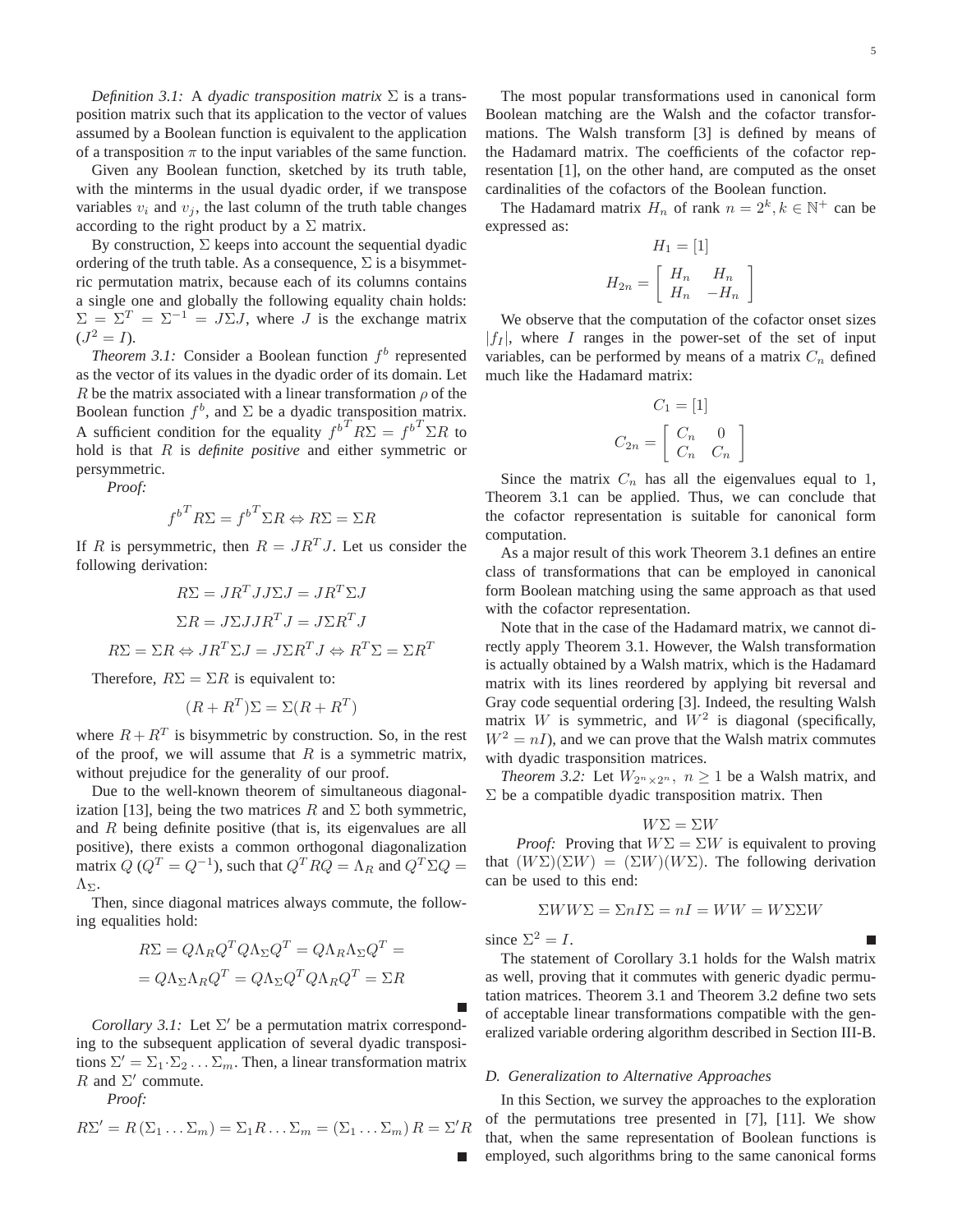as Algorithm 4, and can benefit from representations that allow performace improvements in that algorithm.

In [7] the authors define a canonical form based upon a cost function associated with the onset representation of a function. Given an *n*-variate Boolean function  $f$ , represented by its k minterms  $M = \{m_0, ... m_{k-1}\}\$ , the canonical form is constructed by minimizing a cost function defined as the integer number corresponding to the classical binary encoding of the string obtained by juxtaposing the minterms resulting from a permutation of the input variables. The authors, after defining the canonical form, provide an effective branch and bound procedure to compute it.

However, it is possible to show that the canonical form defined in [7] is the same as the one produced by Algorithm 4 when applied to a function described by means of its truth table.

The cost function is affected by both the juxtaposition order of the minterms and the permutation of variables. However, given a permutation of the input variables, there is a single juxtaposition order of the minterms that minimizes the cost function. It is immediate to see that the minimizing sequence of minterms is the increasing lexicographical order of function output values. An input variables permutation, on the other hand, changes the onset elements.

Let us consider the truth table of  $f$ , where the rows are in dyadic order. For a 3-variate function, the truth table is given by the sequence:  $f(000)$ ,  $f(001)$ ,  $f(010)$ ,  $f(011)$ ,  $f(100)$ ,  $f(101)$ ,  $f(110)$ ,  $f(111)$ .

The generalized canonical form computation defined by Algorithm 4, applied to  $f$ , lexicographically maximizes the string of function outputs. Intuitively, this *shifts* the 1s of the Boolean function towards the minterms that have a lower contribution to the cost function of [7]. Thus, it reasonable that the two operations (lexicographical maximization and cost minimization) lead to the same result.

For a more formal proof, consider a function  $f$ , represented by its onset  $M = \{m_0, ... m_{k-1}\}.$  Its minimized cost function is obtained by juxtaposing the minterms starting from the lexicographically smallest, in ascending order. Any other sequence would correspond to a greater cost.

Let  $c(f \circ \pi')$  be the cost function associated with the minimizing permutation  $\pi'$  of the input variables according to [7].

Let us now consider the lexicographical maximum  $f \circ \pi''$ of function  $f$  obtained from Algorithm 4, along with the canonicizing permutation  $\pi''$ . We want to show that  $f \circ \pi'$ and  $f \circ \pi''$  are the same.

Assume  $f \circ \pi' \neq f \circ \pi''$  and consider the first output value for which  $f \circ \pi'$  and  $f \circ \pi''$  differ. If this value is 1 for  $f \circ \pi'$ and 0 for  $f \circ \pi''$ , then  $\pi''$  is not the permutation that generates the canonical form according to Algorithm 4 – since  $f \circ \pi'$ is lexicographically greater. On the other hand, if the value is 0 for  $f \circ \pi'$  and 1 for  $f \circ \pi''$ , then  $\pi'$  is not the permutation that generates the canonical form according to [7]. Since we are considering the first difference between  $f \circ \pi'$  and  $f \circ \pi''$ , there is a common prefix to their cost functions  $c(f \circ \pi')$  and  $c(f \circ \pi'')$ . The first minterm of  $f \circ \pi''$  after the common prefix corresponds to the first difference in the output values, while

that of  $f \circ \pi'$  corresponds to a later output value. The minterm in  $c(f \circ \pi'')$  is lexicographically smaller than the corresponding one in  $c(f \circ \pi')$ , as the output values are considered in dyadic order. Thus,  $c(f \circ \pi'') < c(f \circ \pi')$  and  $\pi'$  does not generate the canonical form of [7].

To give a better intuition of the reasoning, let us introduce the following example.

*Example 3.2:* Consider the Boolean function  $f^b = (x_0 \oplus$  $x_1(x_0\overline{x}_1 + x_2)$  from Example 3.1 and its minterm representation:

$$
M = \{m_1, m_5, m_6\} = \{001, 101, 110\}
$$

According to the algorithm in [7], we first choose  $m_1$ , without any variable permutation (it is already minimal). However, we just learnt that  $x_0$  will not be permuted at all, as the choice of  $m_1$  implies a partition of the minterms in two subsets, and no permutations will happen between variables of different subsets, as such a permutation would replace  $m_1$ with a different minterm of higher cost. The rightmost subset of  $m_1$  only contains  $x_0$ , so that its position is fixed in the canonizing permutation. Then, we consider  $m<sub>5</sub>$ , and replace it with  $m_3$ , i.e. we permute  $x_2$  and  $x_1$ . This has no effect on the other minterms – the algorithm guarantees it will have no effect on minterms already sorted, and  $m<sub>6</sub>$  has the same bits for  $x_2$  and  $x_1$ .

Thus, the canonicizing permutation is  $\pi = \begin{pmatrix} 0 & 1 & 2 \\ 0 & 2 & 1 \end{pmatrix}$ , just as obtained using Algorithm 4.

Conversely, the same reasoning can be applied to the two algorithms when a different representation, e.g., the one obtained through the cofactor transformation, is used. To this end, it is sufficient to replace lexicographic ordering of strings on the alphabet  $\{0, 1\}$  with a total ordering relation on the set of numerical coefficients.

A previous approach using a similar exploration of the permutations tree is reported in [11]. In this case, the canonical form is explicitly defined as the lexicographic maximum of the bit strings representing the truth table. The canonizing permutation is constructed by exploring the permutations tree and pruning it when a lexicographic non-maximum prefix is found.

An important conclusion is that a different representation than the truth table could also be applied to the algorithms proposed in [7], [11]. The truth table is not especially efficient: intuitively, if at a given depth the permutation tree has been pruned so that all the prefixes of surviving branches are equal, then moving to the next level will only allow to find two sets of subtrees with different prefixes.

We will show in the following section how to obtain efficient representations, and measure their effectiveness at reducing the cost of computing the canonizing permutation.

### *E. The Shifted Cofactor Transformation*

Given the definition of a family of acceptable linear transformations, we now define one specific transformation that allows us to achieve better performance in computing the canonical form than the previous works, the *shifted cofactor* representation.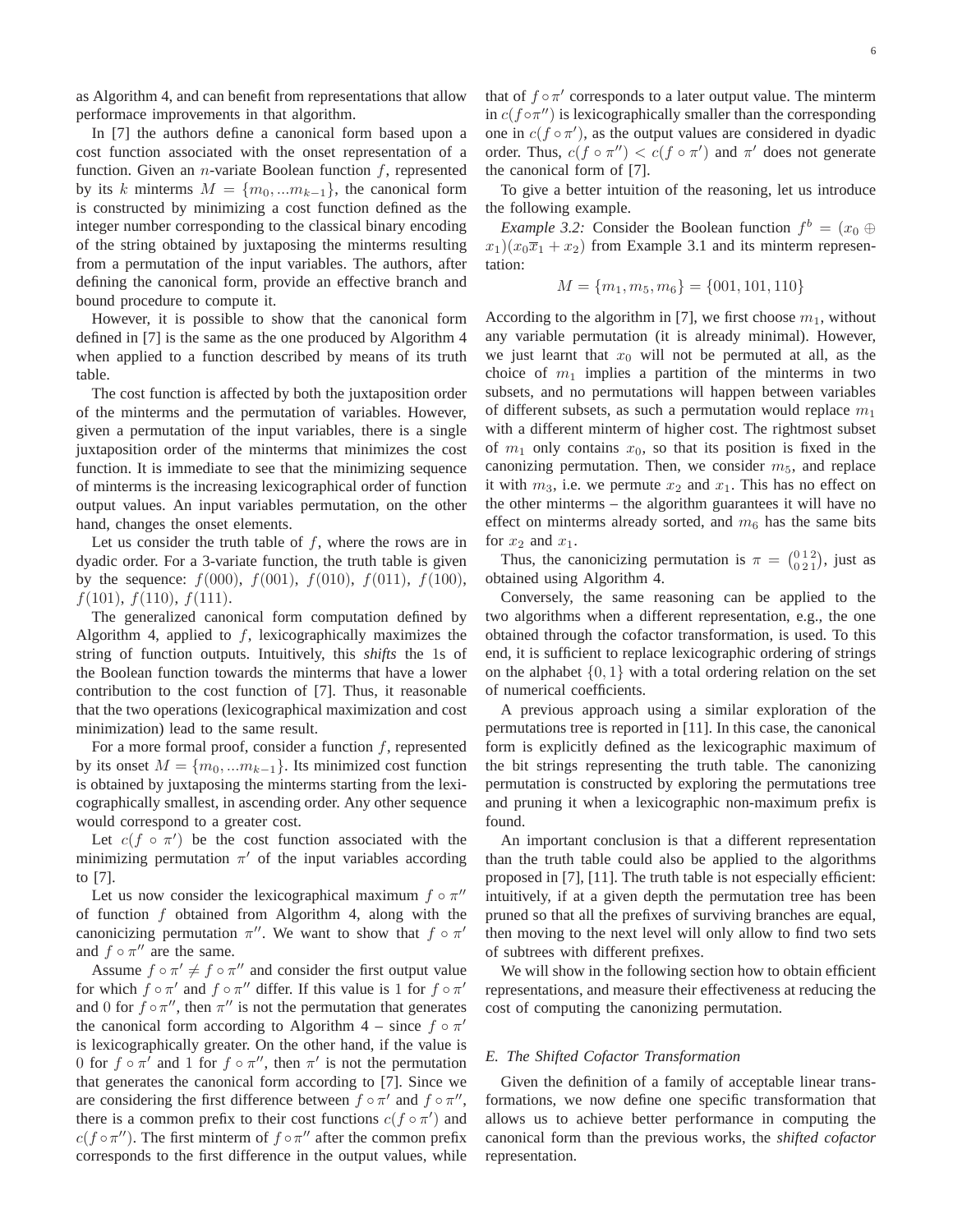We start from the cofactor representation, which proved very effective [1]. As shown previously, the canonical form computation algorithm works better if the representation of the function  $f \circ \rho$  has a smaller number of equal values.

Given a function  $f(x_{n-1},...,x_0)$  and an assigment to its variables  $\overline{X} = (\overline{x}_{n-1}, \ldots, \overline{x}_0), \overline{x}_k \in \{0, 1\}$ , the corresponding element of the cofactor representation is obtained as follows. Consider the set  $I$  of input variables that are assigned a value of 1 in  $\overline{X}$ ,  $I = \{x_k \in \{x_{n-1}, \ldots, x_0\} | \overline{x}_k = 1\}$ , then summing all the output values of the cofactor of  $f$  with respect to  $I$ ,  $f_I$ :

$$
(f \circ \rho_c)(\overline{X}) = \sum_{m=0}^{2^{n-|I|}-1} f_I(m)
$$
 (1)

Note that the output values of  $f_I$  contribute to  $(f \circ \rho_c)(\overline{X})$ with a value of 0 or 1.

Let us consider a second representation of function f,  $f \circ \rho'$ that satisfies Theorem 3.1. If the condition

$$
(f \circ \rho')(\overline{X}) = (f \circ \rho')(\overline{Y}) \Rightarrow (f \circ \rho_c)(\overline{X}) = (f \circ \rho_c)(\overline{Y}) \tag{2}
$$

holds for all pairs of assignment tuples  $\overline{X}$  and  $\overline{Y}$  corresponding to sets of input variables  $I$  and  $J$  with the same cardinality  $(|I| = |J|)$ , then computing the canonical form from  $f \circ \rho_c$ will take at least as many operations as from  $f \circ \rho'$ .

The condition in Equation 2 is not needed for all pairs  $\overline{X}$ and  $\overline{Y}$  such that  $|I| \neq |J|$ , because in that case  $(f \circ \rho')(\overline{X})$ and  $(f \circ \rho')(\overline{Y})$  are coefficients of different order, and thus are never compared in Algorithm 4.

Thus, a transformation  $\rho'$  that satisfies Equation 2 has a chance to improve canonization performance. Equation 2 and Theorem 3.1 limit the space of transformations  $\rho$  that can be employed in canonization. One important consideration is that the truth table does not satisfy the condition of Equation 2, and therefore it is not a good representation for use in Boolean matching algorithms. Algorithms such as those in [7], [11] could, on the other hand, effectively employ the cofactor transformation to more aggressively prune the permutations tree.

We now consider the addition of a weight  $w_m \in \mathbb{N}^+$  to each addendum in Equation 1 to define another transformation  $\rho_{cw}$ :

$$
(f \circ \rho_{cw})(\overline{X}) = \sum_{m=0}^{2^{n-|I|}-1} w_m f_I(m)
$$
 (3)

The selection of values of  $w_m$  in such a way that  $\rho' =$  $\rho_{cw}$  satisfies Theorem 3.1 and Equation 2, can be obtained by setting  $w_m = a^{H(m)}$ , where  $H(m)$  is the Hamming weight of the binary expansion of m (referred to the cofactor  $f_I$ ), and  $a \in \mathbb{N}$  is chosen so that in any  $(f \circ \rho_{cw})(X)$  sum, the binary representations of the partial sums of operands with equal Hamming weights do not overlap (i.e., the bitwise AND of their binary representations is 0).

This condition imposes that two values of  $\rho_{cw} \circ f$  with equal order be computed using the same set of weights applied to different values of  $f_I(m)$ .

Let us consider the computation of a generic coefficient  $(f \circ \rho_{cw})(\overline{X})$ , and focus on the partial sum of terms with equal order:

$$
(f \circ \rho_{cw})(\overline{X}) = \sum_{k=|I|}^{n} S^k
$$
 (4)

where

$$
S^{k} = \sum_{\substack{0 \le j < 2^{n-|I|} \\ H(j)=k}} w_{k} f_{I}(j) \tag{5}
$$

Since the binary representation of each  $S<sup>k</sup>$  does not overlap with others, the computation of Equation 4 does not involve any carry bit, which means that each addendum brings an independent contribution to the sum, and there is no loss of information in substituting  $\{ S^k \mid \forall k \in [n] \}$  with their sum  $(f \circ \rho_{cw})(\overline{X}).$ 

Thus, a violation of Equation 2 cannot depend on a carry bit that modifies a term  $S^k$ . Such violation must then correspond to a partial sum  $S^k$  that is different for  $(f \circ \rho_c)(\overline{X})$  and  $(f \circ$  $\rho_c(\overline{Y})$  but not for  $(f \circ \rho_{cw})(\overline{X})$  and  $(f \circ \rho_{cw})(\overline{Y})$ .

Let us now consider the computation of the partial sum  $S<sup>k</sup>$ shown in Equation 5. Since  $f_I(j)$  terms of equal order are multiplied by the same weight  $w_k$ , a different number of nonzero  $f_I(j)$  terms necessarily leads to a different value of the  $S<sup>k</sup>$ , thus avoiding any loss of information. We can conclude that Equation 2 holds under the hypotheses.

However, a good representation must not only be able to effectively distinguish variable orders in the canonization algorithm – it must also be possible to efficiently compute its coefficients. We found that  $w_m = 2^{H(m)}$  leads to an efficient implementation while introducing only limited aliasing, thus ensuring a good performance improvement over the cofactor representation, as will be shown in Section IV. We call this  $f \circ \rho_{cw}$  the *shifted cofactor* representation of f. We will show in Section III-G how the shifted cofactor representation can be computed efficiently.

The formal verification of the applicability of Theorem 3.1 to the shifted cofactor transformation can be performed more easily if its definition is restated in matrix form. A careful analysis of the definition of the shifted cofactor transformation leads to the following relation with the cofactor matrix defined in Section III-C:

$$
C_n^w = (C_n)^2
$$

The proof proceeds by induction. The induction base is:

$$
C_1 = C_1^2 = [1], C_2 = \begin{bmatrix} 1 & 0 \\ 1 & 1 \end{bmatrix}, C_2^2 = \begin{bmatrix} 1 & 0 \\ 2 & 1 \end{bmatrix}
$$

The induction step can be expressed as:

$$
C_{n+1}^2 = \left[ \begin{array}{cc} C_n & 0 \\ C_n & C_n \end{array} \right]^2 = \left[ \begin{array}{cc} C_n^2 & 0 \\ 2C_n^2 & C_n^2 \end{array} \right]
$$

where  $C_{n+1}^2$  is persymmetric and block-triangular. Recalling that the eigenvalues of a triangular matrix can be read on its main diagonal, we can infer that  $C_{n+1}^2$  has all positive eigenvalues if  $C_n^2$  has the same property. Since the eigenvalue of  $C_1^2$  is unitary, so are all the eigenvalues of  $C_n^2$ , for all n, and therefore  $C_n^w$  is definite positive, fulfilling all the conditions of Theorem 3.1.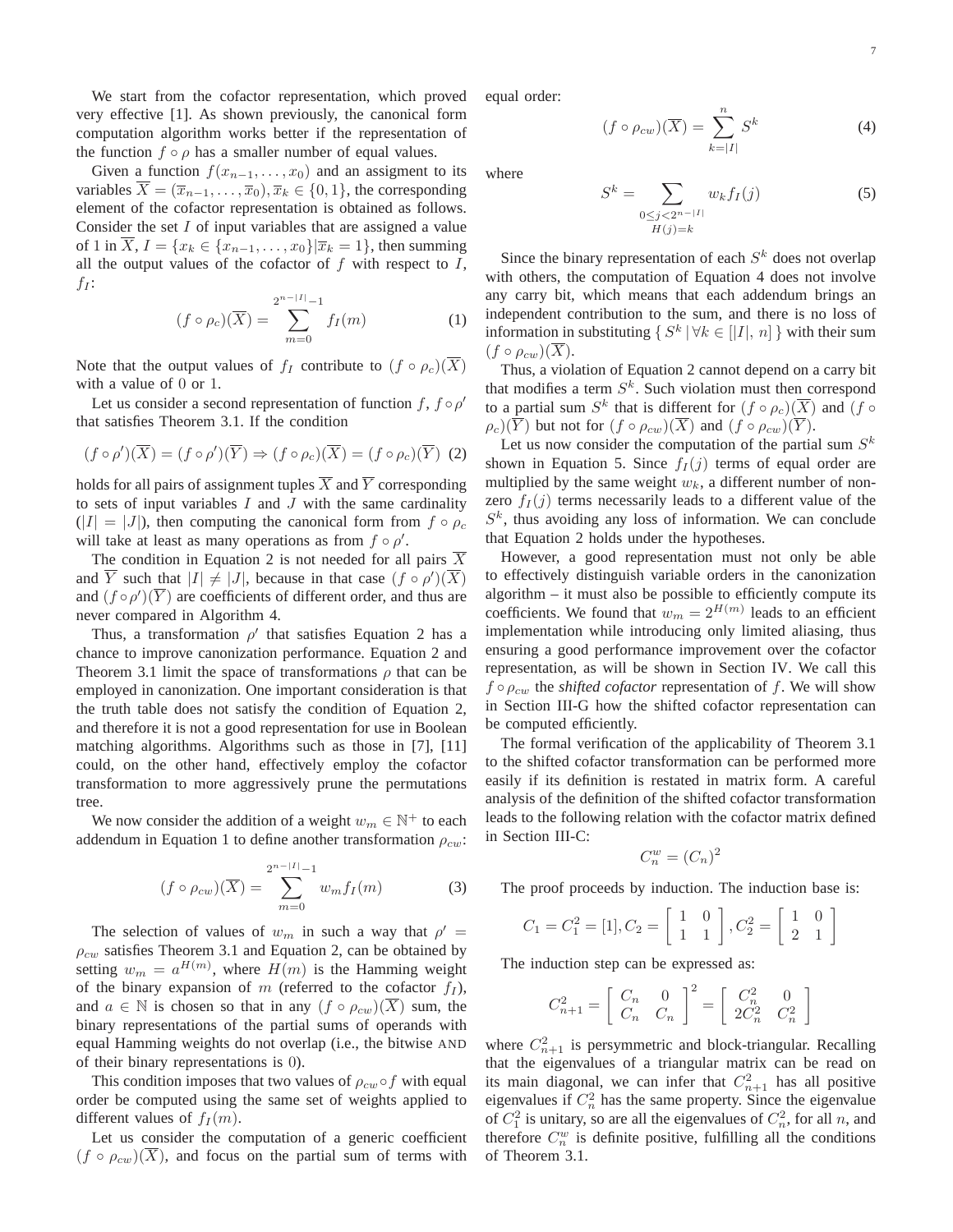TRUTH TABLE, COFACTOR AND SHIFTED COFACTOR REPRESENTATION OF THE 2:1 MULTIPLEXER  $f(x_2, x_1, x_0) = x_0 \overline{x_2} + x_1 x_2$ 

| $x_2x_1x_0$ |              | $\circ$ $\rho_c$ | $\circ$ $\rho_{cw}$ |
|-------------|--------------|------------------|---------------------|
| 000         | $\mathbf{0}$ |                  | 18                  |
| 001         | 1            | 3                |                     |
| 010         | 0            | 3                | 8                   |
| 011         | 1            | $\overline{2}$   | 3                   |
| 100         | $\Omega$     | $\overline{2}$   | 6                   |
| 101         | 0            | 1                | $\overline{2}$      |
| 110         | 1            | 2                | 3                   |
| 111         | 1            |                  |                     |

#### *F. Canonization Example*

In this section we exemplify the computation of some of the canonical forms previously presented. In particular, we derive the canonical representation of a three input multiplexer with respect to truth table, cofactor and shifted cofactor representation.

Let us consider a multiplexer with two data inputs  $x_0$  and  $x_1$  and one control input  $x_2$ ,  $f(x_2, x_1, x_0) = x_0 \overline{x_2} + x_1 x_2$ .

*1) Truth Table:* The truth table of  $f$  is shown in column  $f^b$ of Table I. Algorithm 4, applied to  $f$ , first considers the values of the function for the input configurations (001), (010), (100) (associated with variables  $x_0$ ,  $x_1$ ,  $x_2$ , respectively). Since the value associated with  $x_0$  is 1, while those associated with  $x_1$  and  $x_2$  are 0, the first-order coefficients suffice to draw a partial ordering:  $\{x_0\}$ ,  $\{x_1, x_2\}$ , that is  $x_0$  will be the first variable in the canonical permutation. To order  $x_1$  and  $x_2$ , it is necessary to examine the second-order values associated with  $x_0x_1$  and  $x_0x_2$ :  $f(011) = 1$  and  $f(101) = 0$ . Since the value associated with  $x_0 x_1$  is greater than that of  $x_0 x_2, x_1$  preceeds  $x_2$  in the canonical ordering (that is the permutation of input variables corresponding to the canonical form). The ordering is then  $x_0, x_1, x_2$ . In total, five values of the function have been employed to identify the canonical ordering.

*2) Cofactors:* Table I reports the values of the cofactors and shifted cofactors for the 2:1 multiplexer, sorted in dyadic binary order. E.g., the entry relative to the 001 configuration reports the cardinality of the onset of cofactor  $f_{x_0}$ . Conventionally, the first entry, 000, corresponds to the cardinality of the function onset,  $|f|$ .

First order cofactors associated with the input variables are:  $|f_{x_0}| = 3, |f_{x_1}| = 3, |f_{x_2}| = 2.$  Then,  $x_2$  is the last variable and it is necessary to compute the second-order coefficients to discriminate between  $x_0$  and  $x_1$ . Since  $|f_{x_0x_2}| = 1$ ,  $|f_{x_1x_2}| = 2$ ,  $x_0$  comes after  $x_1$ , and the canonical ordering is:  $x_1, x_0, x_2$ . Five coefficients are employed to identify the canonical ordering.

*3) Shifted Cofactors:* First order shifted cofactors associated with the input variables are:  $c_{x_0} = 7$ ,  $c_{x_1} = 8$ ,  $c_{x_2} = 6$ , as shown in Table I. For example, for  $c_{x_0}$ , we have that  $X =$  ${x_0}, f_X = x_1 + \overline{x_2}$ , so the minterms in its onset correspond to the variable assignments in the original function  $(001)$ ,  $(011)$ and (111). Therefore,  $c_{x_0} = 2^{(1-1)} + 2^{(2-1)} + 2^{(3-1)} = 7$ . The variable ordering of the canonical representation is then established by exploiting only the three first-order coefficients.

# *G. Efficient Computation of the Shifted Cofactor Transformation*

In this Section, we tackle the issue of efficiently implementing the computation of the shifted cofactor transformation, when the Boolean functions are represented as BDDs, which is the most common case in modern synthesis tools.

Given a ROBDD for a Boolean function  $f$  rooted in node N, with a specified variable ordering  $\overline{v} = (v_1, \ldots, v_n)$ , the cardinality of the onset of  $f$  can be efficiently computed through the following induction rule.

In the base case, the Boolean function consists of a single node. Then, the cardinality of its onset  $| f | = | N |$ , is  $| N | = 1$ if N is the constant one node,  $|N| = 0$  if N is the constant zero node. The induction step is

$$
| N | = | N_T | 2^{|v(N_T) - v(N)| - 1} + | N_E | 2^{|v(N_E) - v(N)| - 1}
$$

where  $N_T$  and  $N_E$  are the roots of the *then* and *else* parts of the BDD rooted in N, and  $|v(N_1) - v(N_2)|$  is the distance between the two variables tested in  $N_1$  and  $N_2$ ,  $v(N_1)$  and  $v(N_2)$ , in V.

The terms  $2^{|v(N_T)-v(N)|-1}$  and  $2^{|v(N_E)-v(N)|-1}$  take into account the fact that some variables may not appear in one of the branches of the tree, so that  $v(N_E)$  and  $v(N_T)$  may not be adjacent to  $v(N)$  in the input variable ordering  $\overline{v}$ .



Fig. 1. ROBDD for the 2:1 multiplexer. Arcs are labeled with weights  $2^{|v|}(N_1)-v(N_2)|-1$ , indicating the missing nodes for variables that are indifferent for a certain subtree.

For example, let us consider the computation of  $|f|$ , where f is the 2:1 multiplexer in Figure 1. Each arc  $(N_2, N_1)$  is labeled with the value of  $2^{|v(N_1)-v(N_2)|-1}$ . The value of  $|f|$ is computed as  $|N| = |N_T| + 2 |N_E| = 2 + 2 \cdot 1 = 4.$ 

This induction rule, which is efficiently implemented in the *CUDD* package [16], can be extended to cover the shifted cofactor computation.

In the shifted cofactor transformation, the onset elements of the function are weighted by the Hamming weight of the corresponding input configuration, so in the BDD representation this computation rule can be translated by differently weighting the *then* and *else* subtrees. Specifically, a *then* arc between two nodes corresponding to adjacent variables has its weight doubled, while the *else* arc has a weight of one.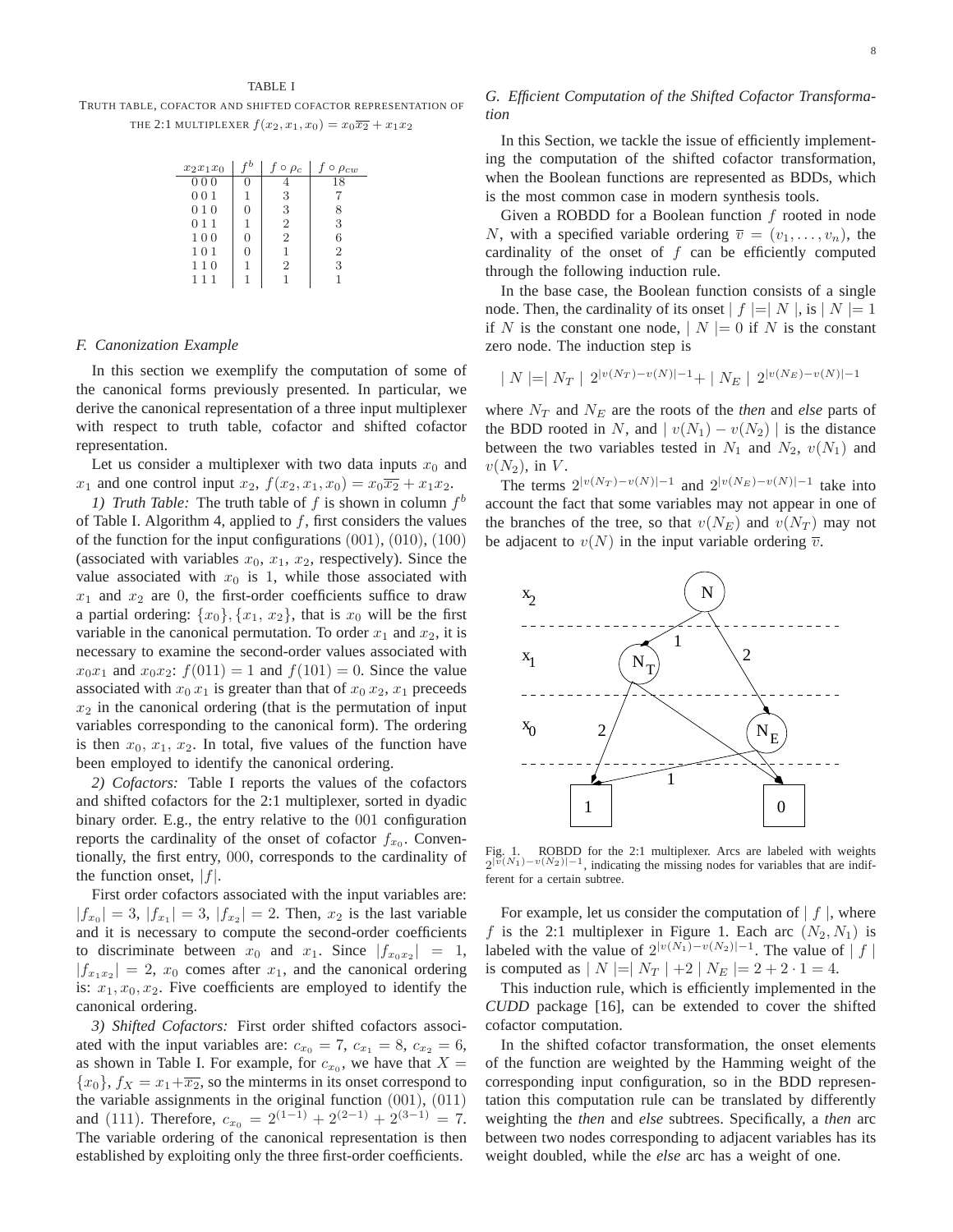In the proof of the modified induction rule, the base case is unchanged,  $|N| = 1$  if N is the constant one node,  $|N| = 0$ if  $N$  is the constant zero node. The induction step is

$$
| N = 2 | N_T | 3^{|v(N_T) - v(N)| - 1} + | N_E | 3^{|v(N_E) - v(N)| - 1}
$$

The new weight  $3^{|v(N_1)-v(N_2)|-1}$  is given by the sum of the weights of a set of  $|v(N_1)-v(N_2)|$  variables that do not affect the considered subtree:



Fig. 2. ROBDD for the 2:1 multiplexer. Arcs are labeled with quantities that take into account the weights used in the computation of the shifted cofactor transformation.

The computation of the zero-order shifted cofactor is shown for the same 2:1 multiplexer example in Figure 2. The value  $f \circ \rho_{cw}(000)$  is computed as  $|N| = 2 |N_T| + 3 |N_E| =$  $2 \cdot 6 + 3 \cdot 2 = 18.$ 

#### IV. EXPERIMENTAL RESULTS

In order to provide experimental evidence supporting the effectiveness of the *shifted cofactor* representation introduced in Section III, we have reimplemented the algorithm proposed in [1], and we then applied our representation within the same canonical form computation framework. The canonical form computation framework uses *binary decision diagrams* (BDD) as the most efficient representation format for boolean function manipulation, and relies on the *CUDD* BDD manipulation package [16].

The following results have been obtained using a Pentium4 processor at 3.20 GHz.

Figure 3 shows the overall results of our approach by comparing the average execution times for the algorithm using the cofactor representation [1] and the *shifted cofactor representation*, over a large set of randomly generated Boolean functions ranging from 3 to 24 input variables The shifted cofactors outperform the previous approach by five times.

To better understand the reasons of this success, let us consider the information provided by Figures 4 and 5. The former plots the number of solutions  $(|L|)$  produced by Algorithm 4 – and gives therefore a measure of the effectiveness of



Fig. 3. Compared execution times as a function of the input set size



Fig. 4. Number of solutions produced by Algorithm 4 as a function of the number of input variables

the two methods in identifying the canonizing transformation. The latter measures the usage of second order coefficients by Algorithm 4. Since both cofactor and shifted cofactor computations can be performed very efficiently on demand, the ability to reduce the number of cofactors used positively affects the overall performance.

This is not the case for Walsh coefficients, for example, because in that case the on-demand computation is slower than the Fast Walsh Transform methods that compute all the coefficients at once. This is the main reason why Walsh coefficients cannot be effectively employed to solve the Boolean matching problem. Indeed, the number of coefficients needed to compute the canonical form using the Walsh transform is not significantly different from that of the cofactor transform.

Note that, for both metrics considered in Figure 4 and Figure 5, the shifted cofactors technique outperforms the cofactor method by more than one order of magnitude.

In order to provide a better comparison with the previous work in [1], Table II also reports in the results for multiplexer functions, which were indicated as worst case within the test set of [1]. We report time metrics for multiplexers with 3, 4 and 5 selectors (11, 20 and 37 total input variables,